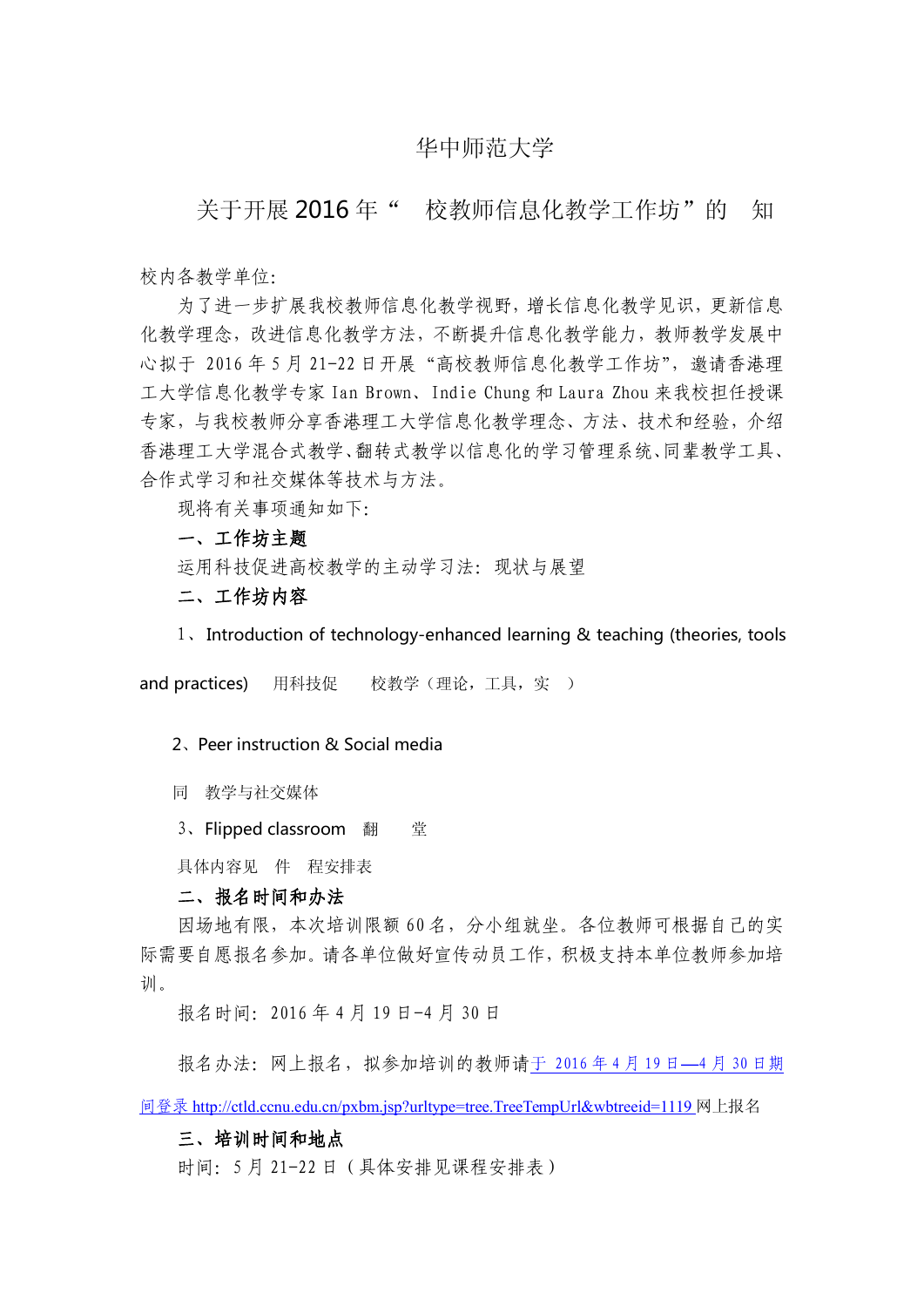地点:科学会堂一楼报告厅

## 四、其他事宜

1、本次培训相关费用由学校承担。

2、参加本次培训的课时数可记入"教师应参加每 5 年一周期不少于 360 学 时的培训"政策规定的培训课时(见华师行字[2013]589 号文件)。

3、只允许报了名的教师参加本次培训。

4、未尽事宜,请咨询教师教育学院(教师教学发展中心)。

咨询电话:6829,联系人:沈红云

教师教学发展中心

二 O 一六年四月十八日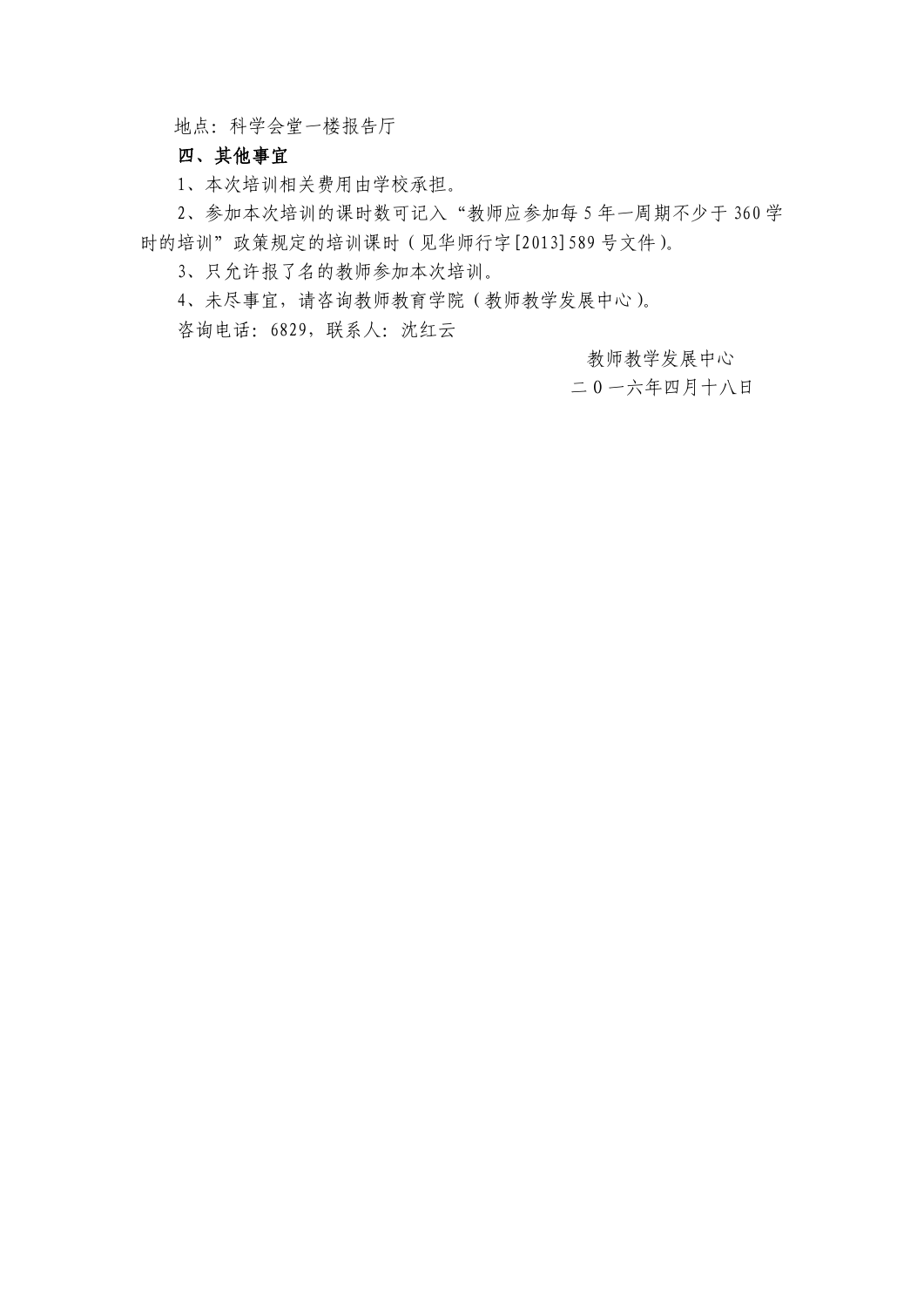| 日期    | 时              | 活动形式   | 内容                                              | 授 专家      | 备注     |
|-------|----------------|--------|-------------------------------------------------|-----------|--------|
| 5月21日 |                | 讲座     | 1. Theme Overview 主 概                           | Ian Brown | 先报告后交流 |
| (星期六) |                | (英文讲授) | 2. Introduction of technology-enhanced learning | 和         | 以及操作演习 |
|       |                |        | & teaching (theories, tools and practices)<br>用 | Laura     |        |
|       |                | 研讨交流   | 校教学(理论,工具,实)<br>科技促<br>a. LMS tools 学习管理系统      | Zhou      |        |
|       | $8:30 - 11:30$ |        | b. Clickers & Peer instruction 同 教学工具           |           |        |
|       |                |        | c. MOOCs 慕                                      |           |        |
|       |                |        | Blended learning 混合式教学<br>$d_{\cdot}$           |           |        |
|       |                |        | e. Social media 社交媒体                            |           |        |
|       |                |        | Collaborative learning 合作式学习<br>f.              |           |        |
|       | 午 休息           |        |                                                 |           |        |

# 年 校教师信息化教学工作坊 程安排表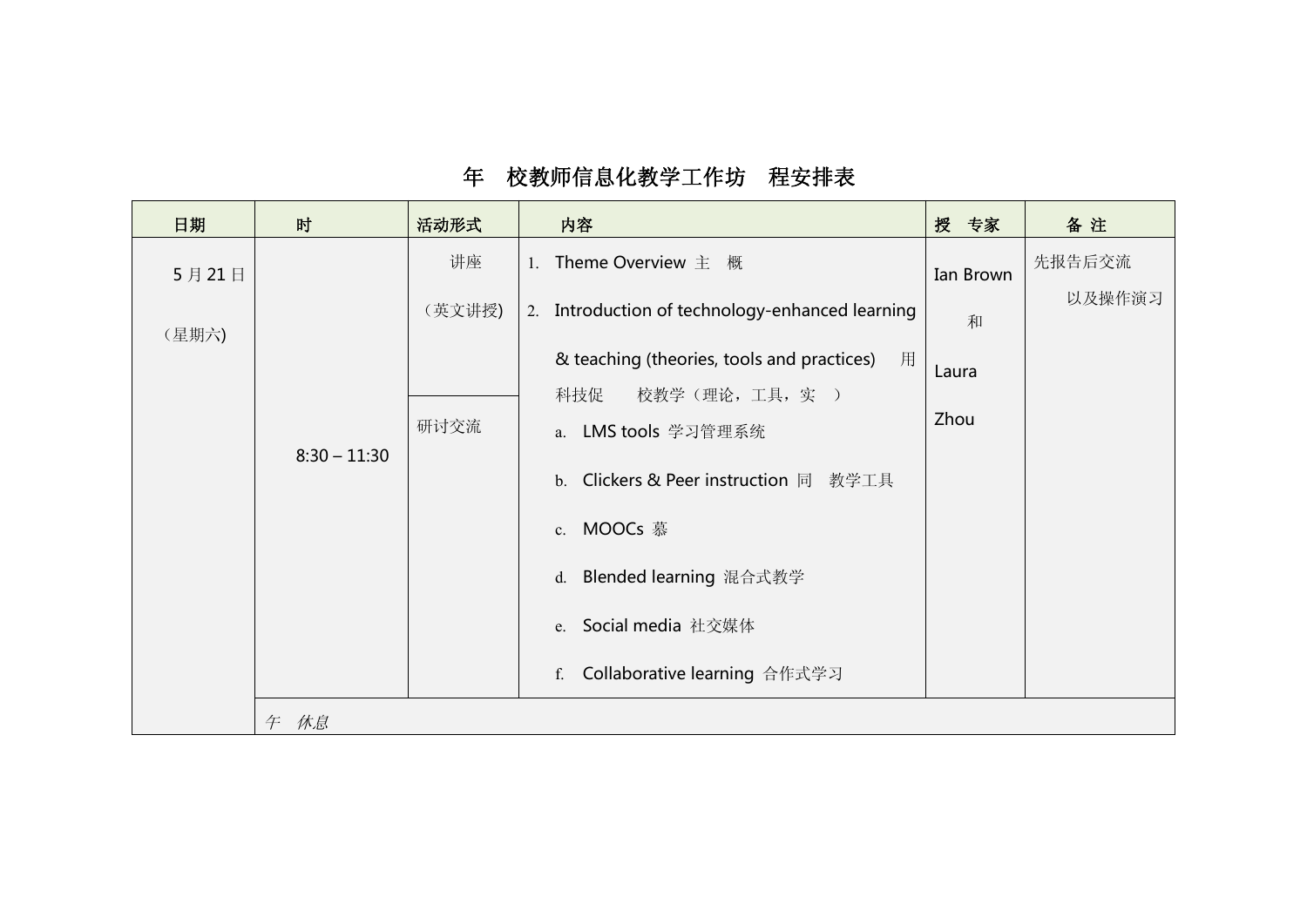|       | $14:00 - 17:00$ | 工作坊<br>(中文讲授) | Topic: Peer instruction & Social media<br>主:同 教学与社交媒体<br>Activities: 教学活动<br>Lecture to introduce theories, pedagogies &<br>good practices 讲授有关的理论、教学法和优秀<br>实 实例<br>Peer instruction practices 同 教学实<br>$\overline{2}$<br>Group discussions 小组研讨<br>3<br>Hand-on exercises 实<br>$\vert 4$<br>Group presentations 小组成果报告<br>5 | Indie<br>Chung<br>和<br>Laura<br>Zhou | 参与式学习和活动                        |
|-------|-----------------|---------------|-------------------------------------------------------------------------------------------------------------------------------------------------------------------------------------------------------------------------------------------------------------------------------------------------------------------------------|--------------------------------------|---------------------------------|
| 5月22日 |                 | 教学示范<br>公开    | Topic: Flipped classroom<br>主:翻<br>堂                                                                                                                                                                                                                                                                                          | Indie                                | 给心理学 大三学<br>生上一堂公开,<br>参训教师旁听、观 |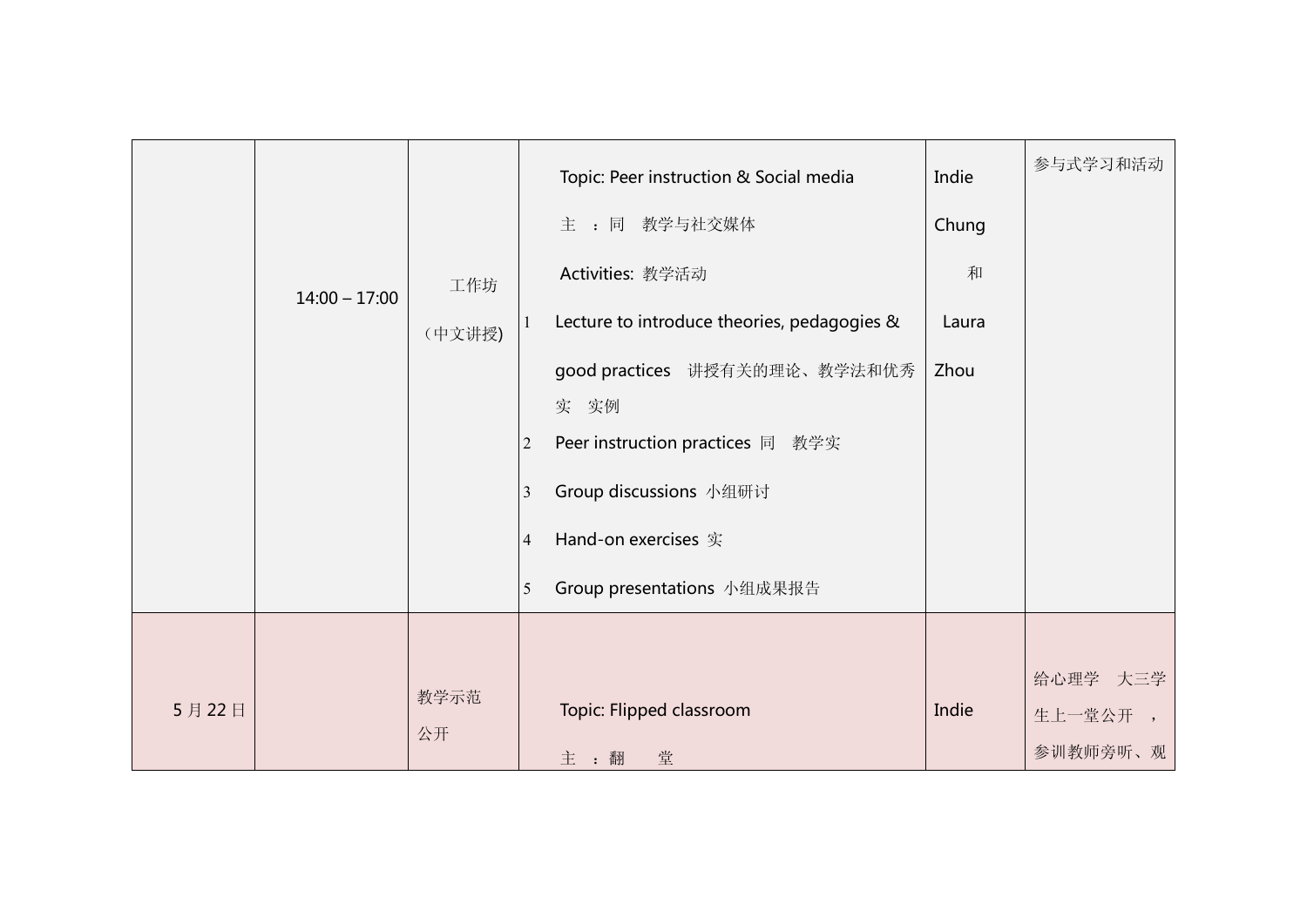| 摩<br>Chung<br>(星期日)<br>(中文讲授)<br>Activities:<br>Pre-class preparation<br>Laura<br>学生在教学示范前完成 前学习<br>Zhou<br>Teaching demonstration (45mins - 1hr)<br>$\overline{2}$<br>教学示范 (45分 - 1小时)<br>$8:30 - 11:30$<br>现场示范与<br>参加培训老师<br>Follow-up activities (2hr)<br>$\vert 3 \vert$<br>演练<br>观察教学示范及参与<br>教学活动<br>教学活动 (2小时)<br>研讨交流<br>a. Lecture to introduce the topic $\pm$ #<br>b. Group activities 小组活动 |
|---------------------------------------------------------------------------------------------------------------------------------------------------------------------------------------------------------------------------------------------------------------------------------------------------------------------------------------------------------------------------------------------------------|
|                                                                                                                                                                                                                                                                                                                                                                                                         |
| c. Q&A 答                                                                                                                                                                                                                                                                                                                                                                                                |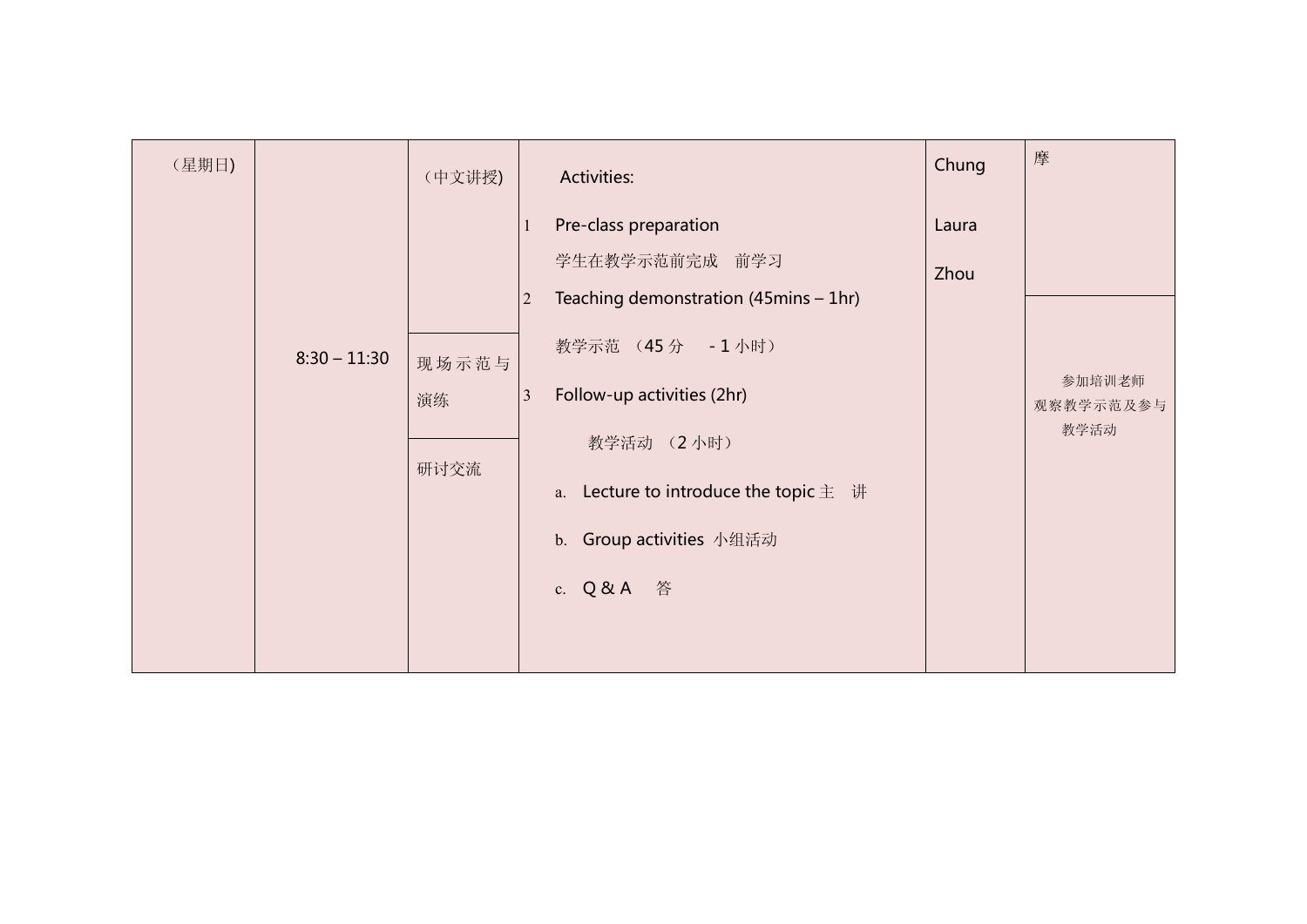## 授 专家简介



Ian Brown has been involved in education for over 20 years. A fully qualified and experienced international educationalist with a strong background in education (training and eLearning), and business development, Ian has helped train people in many parts of the world including Afghanistan and Indonesia. Ian has been

working at The Hong Kong Polytechnic University since January 2009 as an Instructional Designer with responsibility for key eLearning initiatives such as LMS support and MOOC development.

Ian Brown 先生有 二十年的从事教学工作的经 。他曾在包括 富汗和印尼等全世 界多个国家担任培训师的工作,是一位经 丰富的国 教育家,尤其在电子学习及培训, 商业发展等方 拥有 厚的背景。Brown 先生自 2009 年 加入 港理工大学担任 级 教育发展师,他参与并主持理工大学多个电子学习 要发展规划,其中包括学习管理系 统的支援培训维护和统筹慕 目的发展。



#### 钟础斌

Indie Chung works for the Educational Development Centre (EDC) at the Hong Kong Polytechnic University as an instructional designer. He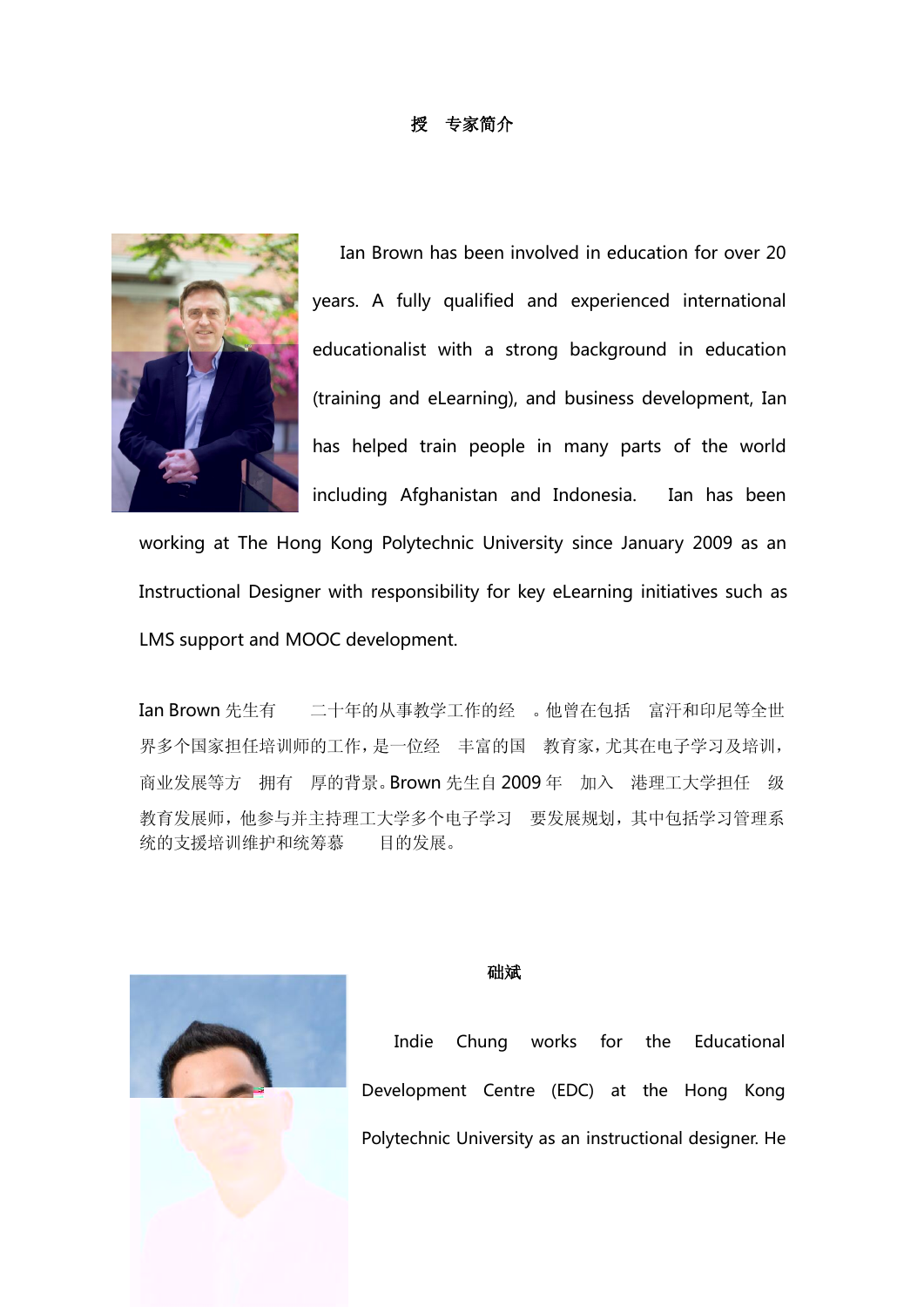is responsible for eLearning projects including Blended Learning, SPOC and Social Media in Education. He has extensive research experiences in communication strategy and business innovation. He is also an applied psychologist.

础斌先生就职于 港理工大学教育发展中心担任教学设计师。他主要 的 目包括 混合式教学、SPOC 和社交媒体在 等教学的应用和实 。他有多年在传播策略及商业 创新的研究经 并且是一位临床心理学家。

**周菁** そうしゃ しんしゃ しんしゃ しんしゃ しんしゃ



Dr Zhou received her BA (1st Hons) and PhD degrees from Department of Computing at Hong Kong Polytechnic University and obtained her Master of Education degree from Faculty of Education at The Chinese University of Hong Kong. Before joining PolyU, Dr Zhou worked as a subject export in the

industry of e-Learning and involved in educational projects jointly run by Hong Kong Education City and local schools. As a teaching fellow, Dr Zhou is experienced in teaching a variety of subjects with diverse levels and natures, including Computational Finance, Artificial Intelligence, Software Engineering, Human Computer Interaction, Business Strategies and Enterprise Re-engineering. She is now working in EDC of Hong Kong Polytechnic University to promote and provide